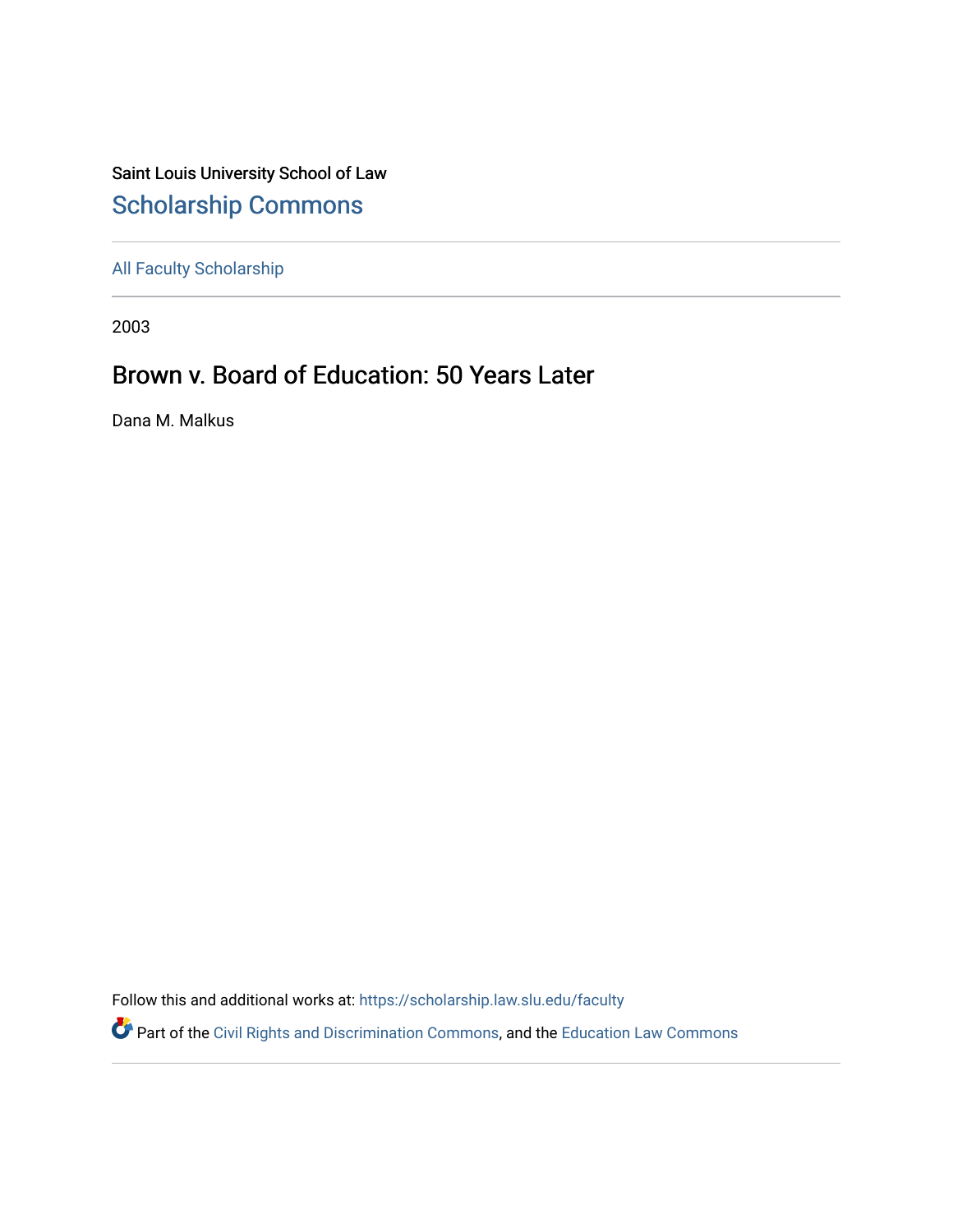

In *Brown v. Board of Education*, the U.S. Supreme Court unanimously concluded that the doctrine of "separate but equal" had no place in public education. That decision on May 17, 1954 initiated educational reform **throughout the country and was a catalyst in launching the modern Civil Rights movement. Though** *Brown* **signaled the beginning of the end of de jure segregation in the United States, events since reveal that – one-half century** later – the work is far from complete. On Friday, October 10, 2003, scholars, students, and practitioners joined together at Saint Louis University School of Law for a full-day conference to consider the legacy of *Brown* and its **impact on the whole of American society and jurisprudence.** 

This important and timely conference was held in connection with, and as an expanded version of, the annual Richard J. Childress Memorial Lecture. This annual lecture is the School of Law's premier academic event and is named in honor of Richard J. Childress, who served as dean of the School of Law from 1969 to 1976. Conference participants enjoyed the rare opportunity to learn from and interact with a diverse and distinguished group of legal and historical scholars from across the country.

William E. Nelson, Professor of Law at New York University School of Law and one of our country's foremost legal historians, delivered this year's keynote lecture. Professor Nelson's work, "Brown v. *Board of Education* and the Jurisprudence of Legal Realism," addresses a shift in emphasis in the jurisprudence of legal realism that he argues is connected to *Brown*. A legal realist rejects formalism's belief that judges derive decisions deductively from nonpolitical, neutral and objective sources of law. Instead, legal realists believe judges often rely on some other rationale such as philosophy or morality to reach their decisions. Professor Nelson pointed out that, although legal realists have dominated the jurisprudential landscape of the country since the 1930s, realism has not remained a stagnant concept, but has evolved and changed over the years. He used a train analogy to illustrate the shift that he argues is connected to *Brown*: On the one hand, a judge might see law as a caboose at the end of the train, with the judge's job to keep the

caboose on the same track as the train. This type of judge sees herself as an agent of society under a duty to make law conform to the wishes of society. On the other hand, the judge might see law as the engine at the front of the train, with the judge's job to determine the direction the train will ultimately take. This type of judge sees himself as a leader, pulling society along in the proper direction. In Professor Nelson's view, legal thinkers saw the law as a caboose up until the time of *Brown*. Since *Brown*, however, the emphasis has shifted such that the law is viewed more as the engine, which, of course, carries a great number of implications for modern American jurisprudence.

Three distinguished scholars commented on Professor Nelson's remarks. The frst of these, Robert Cottrol, Professor of Law, History and Sociology at George Washington University, argued that carefully considering the forces that shaped the *Brown* decision can help us see that judges are themselves products of the larger cultural system in which they live. For this reason, it is important to consider the cultural context of *Brown* in any discussion of how the *Brown* court came to its ultimate decision. Cottrol argued that it is essential to look at the cultural and social forces that helped shape the decisions made by the *Brown* justices when deciding the case as they did. Also commenting on Professor Nelson's remarks was Mary Dudziak, Professor of Law and History at the University of Southern California Law School. Professor Dudziak noted that legal scholarship on *Brown* has often isolated it from its 1950s historical context. In her view, one primary motivation for the decision was to safeguard America's position in the Cold War by restoring the outside world's faith in the United States justice system. Segregation, she pointed out, was a major focus of Soviet propaganda as well as a source of embarrassment for the United States abroad. Final comments came from The Honorable Louis H. Pollak of the U.S. Court for the Eastern District of Pennsylvania, author of the seminal 1959 *University of Pennsylvania Law Review*  article, "Racial Discrimination and Judicial Integrity: A Reply to Professor Wechsler." In this 1959 article that served as a response to